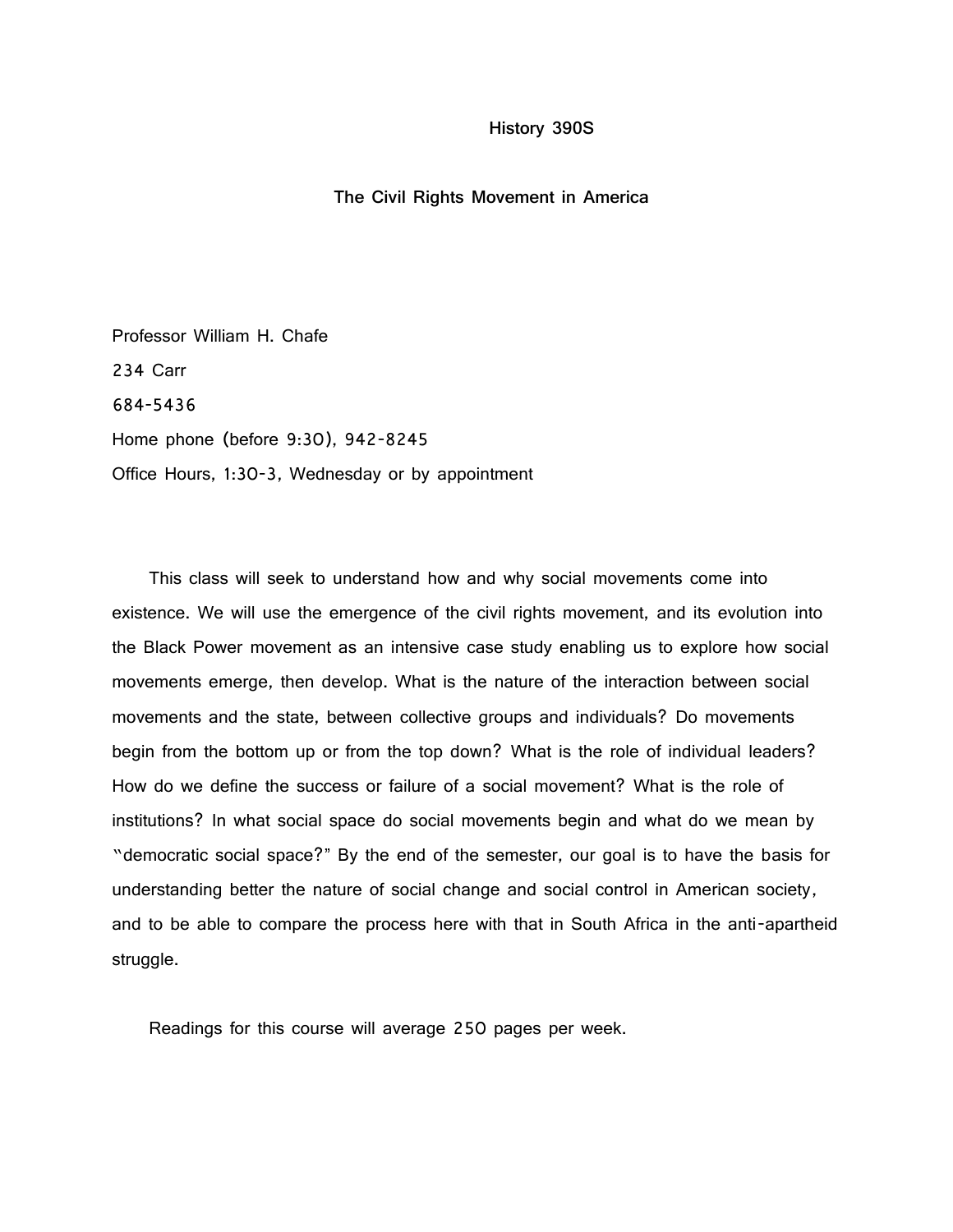The requirements for the course are simple. Each person will be responsible for leading one class discussion. There will be a 5-8 page paper -- a critical analysis, not a book review -- required for the week when you will lead the discussion. The paper should be turned in before the discussion. There will also be a take-home examination at the end of the semester. It will consist of one question, addressing the issues listed above. I will ask for a 15-20 page essay in response, using the readings and discussions in the course as illustrative material in support of your argument.

 The books for the course have been ordered at the Regulator Bookshop on 9th St. in Durham.

Week One, January 17: Introductory discussion.

Week Two, January 24: Richard Kluger, **Simple Justice,**. Chs 1-4, 7, 8, 10, 12-13, 15, 19, 22-27, and William Chafe, introduction to **Remembering Jim Crow**, distributed as an e-mail attachment.

Week Three, January 31: Robert Korstad, **Civil Rights Unionism**

Week Four, February 7: Charles Payne, **I've Got the Light of Freedom,** and Anne Moody, **Coming of Age in Mississippi,** select chapters. Discussion leader, Trey Walk

Week Five, February 14: William H. Chafe, **Civilities and Civil Rights.** Evan Bell will lead the discussion and I will not be there for the first half of the class. I will come for the second half to answer questions.